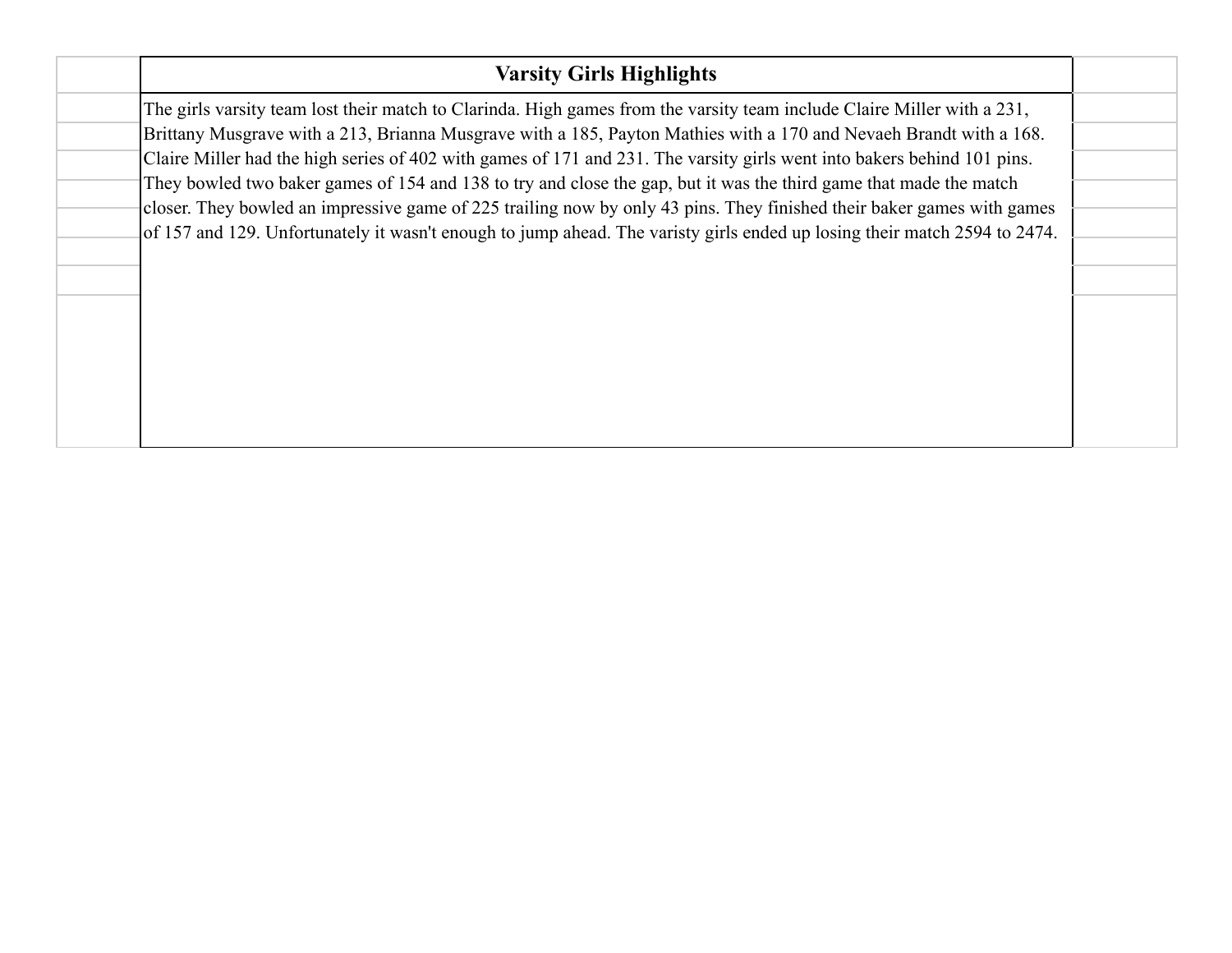| Match: Denison vs Clarinda     |                     | Date:                 |                      | $1/20/22$ <b>Location:</b> Frontier Lanes |                | <b>Team:</b> Boys Varsity             |               |                        |                      |              |            |
|--------------------------------|---------------------|-----------------------|----------------------|-------------------------------------------|----------------|---------------------------------------|---------------|------------------------|----------------------|--------------|------------|
|                                |                     |                       |                      |                                           |                |                                       |               |                        |                      |              |            |
| Denison                        |                     | Game 1                | Game 2               | <b>Total</b>                              |                | Clarinda                              |               | Game 1                 | Game 2               | <b>Total</b> |            |
|                                | Jake Fink           | 143                   | 173                  | 316                                       |                |                                       | LW            | 165                    | 139                  | 304          |            |
|                                | Christian Schmadeke | 201                   | 212                  | 413                                       |                |                                       | CB            | 183                    | 223                  | 406          |            |
|                                | Kyle Segebart       | 136                   | 155                  | 291                                       |                |                                       | <b>KB</b>     | 136                    | 125                  | 261          |            |
|                                | Lucas Segebart      | 185                   | 159                  | 344                                       |                |                                       | RW            | 198                    | 198                  | 396          |            |
|                                | <b>Blake Polzin</b> | 221                   | 199                  | 420                                       |                |                                       | OJ            | 210                    | 157                  | 367          |            |
|                                | Trey Brotherton     | 208                   | 197                  | 405                                       |                |                                       | TB            | 230                    | 191                  | 421          |            |
|                                | <b>Total:</b>       | 1094                  | 1095                 | 2189                                      | Difference     |                                       | <b>Total:</b> | 1122                   | 1033                 | 2155         | Difference |
|                                |                     |                       | 2 Game Series Total: | 1898                                      | $\overline{4}$ |                                       |               |                        | 2 Game Series Total: | 1894         | $-4$       |
|                                |                     |                       |                      |                                           |                |                                       |               |                        |                      |              |            |
|                                |                     | <b>Baker: Denison</b> |                      | Total                                     | Difference     |                                       |               | <b>Baker: Clarinda</b> |                      | Total        | Difference |
|                                |                     | Game #1               | 187                  | 2085                                      | 22             |                                       |               | Game #1                | 169                  | 2063         | $-22$      |
|                                |                     | Game #2               | 219                  | 2304                                      | 34             |                                       |               | Game #2                | 207                  | 2270         | $-34$      |
|                                |                     | Game #3               | 204                  | 2508                                      | 18             |                                       |               | Game #3                | 220                  | 2490         | $-18$      |
|                                |                     | Game #4               | 187                  | 2695                                      | 16             |                                       |               | Game #4                | 189                  | 2679         | $-16$      |
|                                |                     | Game #5               | 247                  | 2942                                      | 73             |                                       |               | Game #5                | 190                  | 2869         | $-73$      |
|                                |                     | <b>Baker Total:</b>   | 1044                 |                                           |                |                                       |               | <b>Baker Total:</b>    | 975                  |              |            |
| 2 Game Series<br><b>Total:</b> |                     | 1898                  |                      |                                           |                | <b>2 Game Series</b><br><b>Total:</b> |               | 1894                   |                      |              |            |
|                                |                     |                       |                      |                                           |                |                                       |               |                        |                      |              |            |
|                                | <b>Match Total:</b> |                       | 2942                 |                                           |                |                                       |               | <b>Match Total:</b>    | 2869                 |              |            |
|                                |                     |                       |                      |                                           |                |                                       |               |                        |                      |              |            |